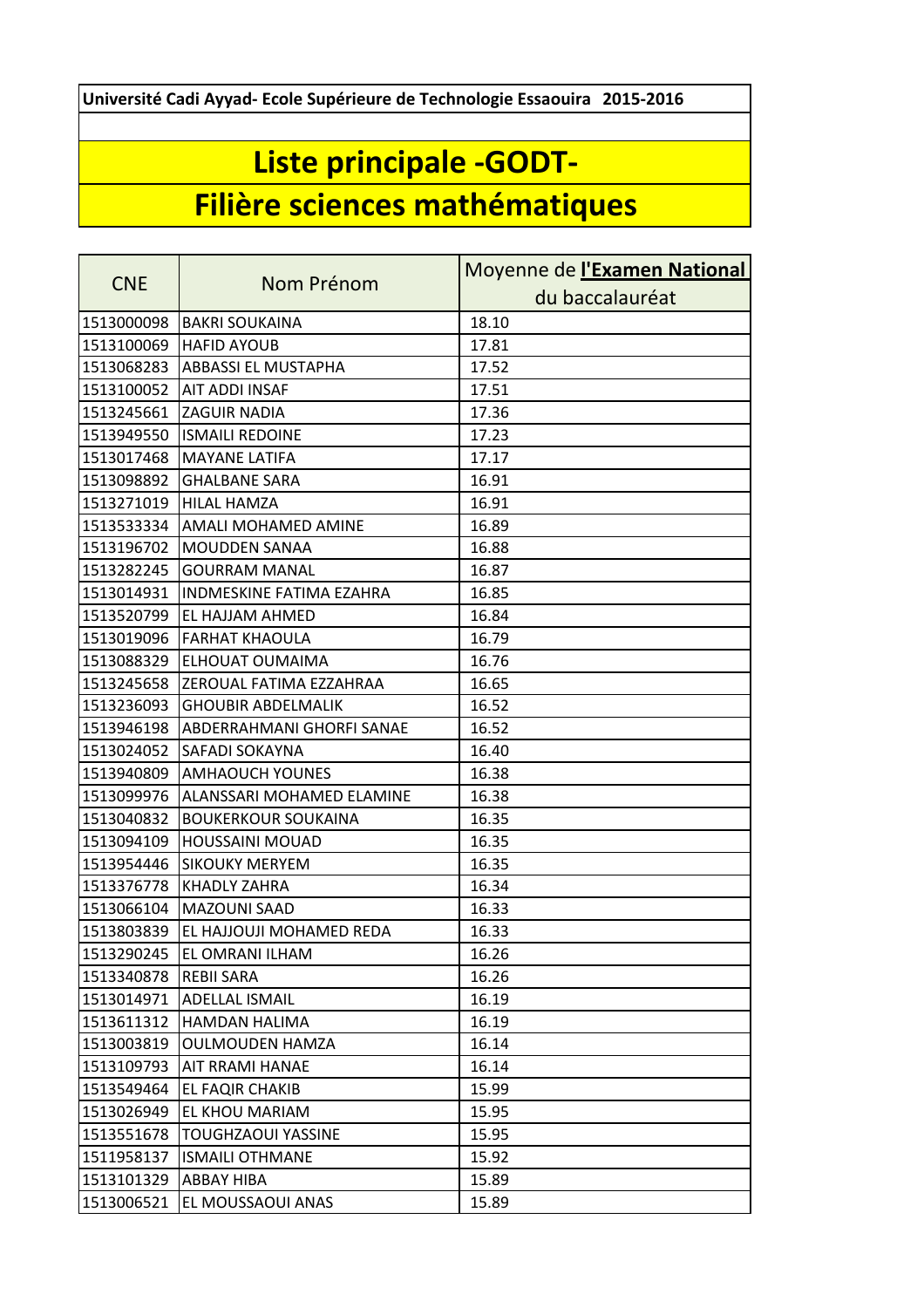| 1513552695 | <b>RCHOUK KAWTAR</b>        | 15.83 |
|------------|-----------------------------|-------|
| 1513244558 | <b>GHAMMAZ ABDELKADIR</b>   | 15.83 |
| 1513231808 | <b>CHRICHI BRAHIM</b>       | 15.82 |
| 1513537889 | <b>JKHAR AYOUB</b>          | 15.79 |
| 1513100090 | ABDOULLAH OTHMANE           | 15.78 |
| 1513871994 | KADAOUI CHAIMAE             | 15.72 |
| 1513245662 | <b>ELADLI HOUDA</b>         | 15.71 |
| 1513358887 | EL GAOUR LAMIAA             | 15.70 |
| 1513380613 | EL KOUASS SALMA             | 15.70 |
| 1513111663 | <b>EDDAHBI HASSAN</b>       | 15.67 |
| 1513196743 | EL BAKOR MARYAM             | 15.67 |
| 1513036962 | <b>HARRANDOU YOUNESS</b>    | 15.62 |
| 1513228827 | ZIFOUTI FATIMA EZZAHRA      | 15.61 |
| 1513279899 | <b>TAHANI MOHAMED</b>       | 15.58 |
| 1513522080 | ABOUZAID LAILA              | 15.58 |
|            | 1513365110   TAHERI OUMAIMA | 15.57 |
| 1513171443 | MOUAYANI MANAL              | 15.52 |
| 1513012811 | EL JAMAI HASSAN             | 15.47 |
| 1513077451 | <b>CHAKORI SAMI</b>         | 15.47 |
| 1513696345 | EL KHAMLICHI BASMA          | 15.47 |
| 1513098903 | <b>ANMILI BTISSAM</b>       | 15.45 |
| 1513024910 | AIT HASSI SEKAINA           | 15.41 |
| 1513375560 | ELAJI SALMA                 | 15.38 |
| 1513326532 | <b>KAMILI AYOUB</b>         | 15.37 |
| 1513098835 | JAOUHARI SOUFYANE           | 15.35 |
| 1513376914 | <b>BYA HAMZA</b>            | 15.35 |
| 1513160486 | ETTABAI HIND                | 15.32 |
| 1513020071 | <b>KHATITE HASSAN</b>       | 15.26 |
| 1513055061 | AKMACH ELGHALIA             | 15.20 |
| 1513231172 | RACHID YOUSSEF              | 15.20 |
| 1513077459 | <b>BENTOUHAMI ZAYNAB</b>    | 15.15 |
| 1513101403 | <b>AIT SEGHIR ISMAIL</b>    | 15.12 |
| 1513055002 | ZAMD AHMED                  | 15.11 |
| 1513245652 | <b>QANOUNE IMANE</b>        | 15.11 |
| 1513007002 | <b>HAIDA YASMINE</b>        | 15.09 |
| 1513380039 | ACHAABAN CHAIMAE            | 15.08 |
| 1513242589 | <b>IDLHADJ ZA NA</b>        | 15.07 |
| 1513036698 | <b>OUBAITA HAJAR</b>        | 15.06 |
| 1513245264 | AHMADA MERYEM               | 15.05 |
| 1513226632 | <b>JANAH YASMINE</b>        | 15.02 |
| 1513032328 | <b>IDBOUKORI ALI</b>        | 15.01 |
| 1513551115 | ALEM MARIA                  | 14.98 |
| 1513346621 | <b>ENNAMIRI RIDA</b>        | 14.95 |
| 1412403361 | AHMIRI ZAINAB               | 14.93 |
| 1513250146 | <b>EHLALI IDRISS</b>        | 14.92 |
| 1513954173 | <b>SGHIOUAR MOHAMED</b>     | 14.91 |
| 1412151586 | BENMOUSSA WASSIM            | 14.90 |
| 1513154221 | <b>KAROUL AYOUB</b>         | 14.87 |
| 1513074301 | <b>BADDAZ FATMA</b>         | 14.86 |
| 1412248752 | LAGHOUIOUI HALIMA           | 14.83 |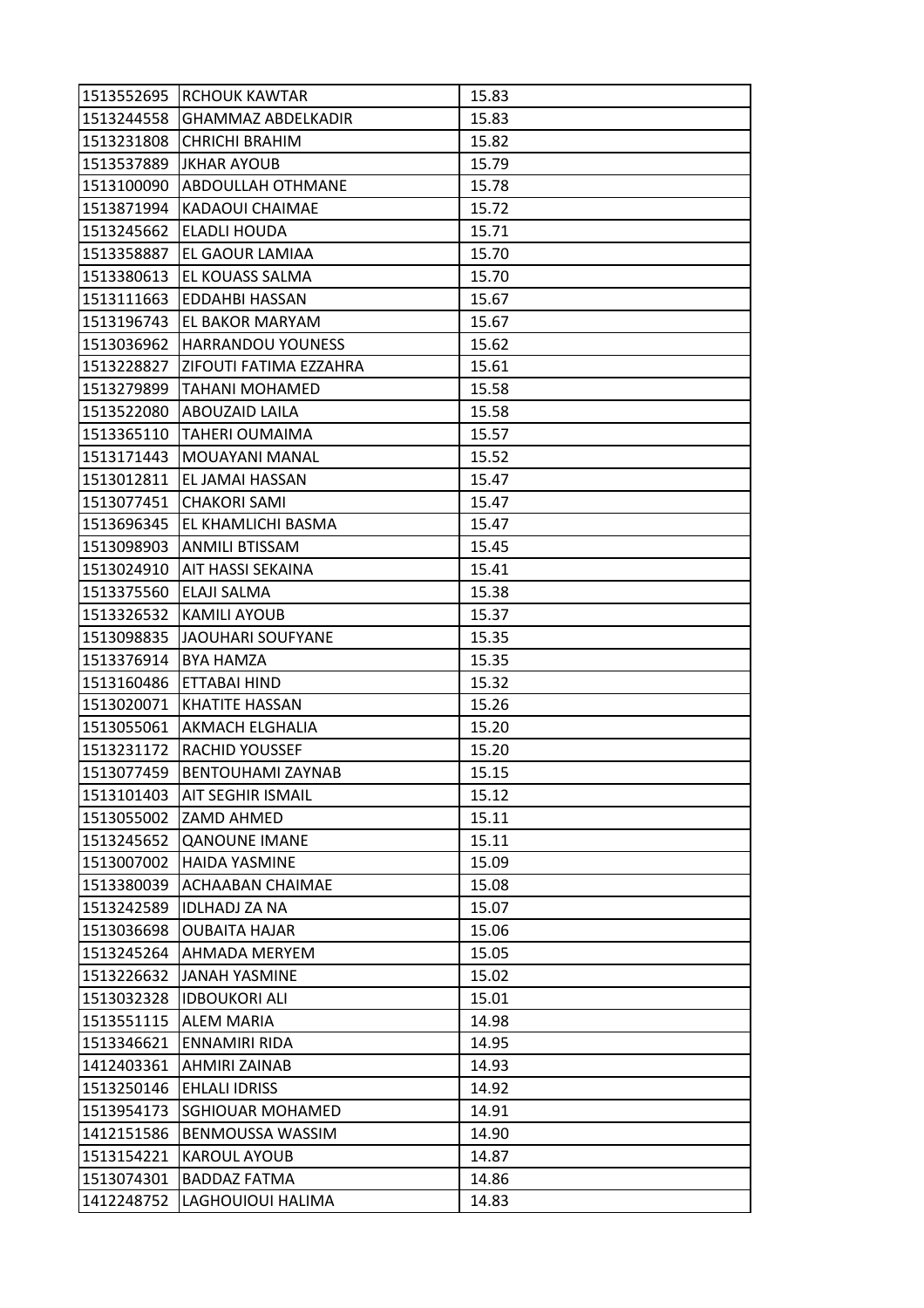| 1513033258<br>DAOUDI HAMZA<br>14.83<br><b>ABID SALMA</b><br>1513522077<br>14.83<br><b>CHAHID AMINE</b><br>14.82<br>ARZAZ LAMIAE<br>14.78<br>EL AZZAOUI KHAOULA<br>14.77<br>14.73<br><b>ELFADILY MOHAMED</b><br>1513099029<br>EL FERRAG MOHAMED<br>14.72<br><b>MELLOULI HALA</b><br>14.71<br>KHALIL MOHAMED YOUSSEF<br>14.69<br>AIT BOUAAZA MOHAMED<br>14.68<br>OUCHEN FATIMA EZZAHRA<br>14.66<br>ARIOUA KHADIJA<br>14.66<br>1513374240<br>EL AATIFI FATIMA ZAHRA<br>14.65<br>1513008461<br><b>MOUMNI HAJAR</b><br>14.62<br>KHAMMALI OTHMANE<br>1513244569<br>14.62<br>1513285336<br><b>MOUKRIM YASSINE</b><br>14.62<br>1513101431<br><b>HADRACH LAMIA</b><br>14.61<br><b>BOUSALEM YASSINE</b><br>1513006516<br>14.61<br>1513551459<br><b>BELHAOUATE MAROUANE</b><br>14.61<br>1513938001<br><b>OUCHAD WALID</b><br>14.60<br>1513329250<br>EL KNIEZ RABAB<br>14.59<br>1513101432<br><b>SLIMATI TAHA</b><br>14.55<br>14.55<br>1513231604<br>ZAIDANE HAMZA<br>1513181068<br><b>OUATAT FATIMA EZZAHRA</b><br>14.54<br>14.53<br>1513108955<br>MOUATTA MAHDI<br>1513340850<br>RIDOUANE LAILA<br>14.53<br><b>BENALI MAHA</b><br>1513245710<br>14.52<br>1513245670<br>ZAMOUCHI MOHAMED<br>14.51<br>LARHLIMI IBTISSAM<br>14.50<br> 1512080631<br>1513000654<br><b>OUHANI CHAIMA</b><br>14.49<br>1513250169<br>LASRI MOHAMMED<br>14.46<br>1513520614<br><b>MASROUR ZAKARIA</b><br>14.45<br>1513245894<br><b>GOURRI YASSINE</b><br>14.42<br>1513369964<br>MJIMER ILHAM<br>14.42<br>1513552782<br>AIT ALHYANE BOUTAINA<br>14.40<br>1513000710<br><b>MALLOUL NOHAILA</b><br>14.39<br>1513288019<br><b>HILALI YASSIR</b><br>14.38<br>1513365957<br>BERRAHMANIA NADIA<br>14.32<br>1513536546<br>MECHKOURI MOHAMED<br>14.30<br>1513006485<br><b>TAOURA AMAL</b><br>14.28<br>1513115111<br><b>BIDOUDAN MOHAMED</b><br>14.27<br>1513231768<br>14.23<br>SAFI HIBA<br>1513696478<br>EN NAJIB SOUFIANE<br>14.23<br>1513006438<br>ANEDDAM CHAIMAE<br>14.22<br>1513156004<br>ACHHABOU MOULOUD<br>14.22<br>1513380436<br>SMALI HAMZA<br>14.22<br>1513947235<br>MANSOUR FATIMA ZAHRAE<br>14.21<br>1513956951<br>RAMI ABDELLAH<br>14.20 | 1513012836 | EL KARIMI RIM           | 14.83 |
|--------------------------------------------------------------------------------------------------------------------------------------------------------------------------------------------------------------------------------------------------------------------------------------------------------------------------------------------------------------------------------------------------------------------------------------------------------------------------------------------------------------------------------------------------------------------------------------------------------------------------------------------------------------------------------------------------------------------------------------------------------------------------------------------------------------------------------------------------------------------------------------------------------------------------------------------------------------------------------------------------------------------------------------------------------------------------------------------------------------------------------------------------------------------------------------------------------------------------------------------------------------------------------------------------------------------------------------------------------------------------------------------------------------------------------------------------------------------------------------------------------------------------------------------------------------------------------------------------------------------------------------------------------------------------------------------------------------------------------------------------------------------------------------------------------------------------------------------------------------------------------------------------------------------------------------------------------------------------------------------------------------------------------------------------------------------------------------------------------------|------------|-------------------------|-------|
|                                                                                                                                                                                                                                                                                                                                                                                                                                                                                                                                                                                                                                                                                                                                                                                                                                                                                                                                                                                                                                                                                                                                                                                                                                                                                                                                                                                                                                                                                                                                                                                                                                                                                                                                                                                                                                                                                                                                                                                                                                                                                                              |            |                         |       |
|                                                                                                                                                                                                                                                                                                                                                                                                                                                                                                                                                                                                                                                                                                                                                                                                                                                                                                                                                                                                                                                                                                                                                                                                                                                                                                                                                                                                                                                                                                                                                                                                                                                                                                                                                                                                                                                                                                                                                                                                                                                                                                              |            |                         |       |
|                                                                                                                                                                                                                                                                                                                                                                                                                                                                                                                                                                                                                                                                                                                                                                                                                                                                                                                                                                                                                                                                                                                                                                                                                                                                                                                                                                                                                                                                                                                                                                                                                                                                                                                                                                                                                                                                                                                                                                                                                                                                                                              | 1513365314 |                         |       |
|                                                                                                                                                                                                                                                                                                                                                                                                                                                                                                                                                                                                                                                                                                                                                                                                                                                                                                                                                                                                                                                                                                                                                                                                                                                                                                                                                                                                                                                                                                                                                                                                                                                                                                                                                                                                                                                                                                                                                                                                                                                                                                              | 1513605801 |                         |       |
|                                                                                                                                                                                                                                                                                                                                                                                                                                                                                                                                                                                                                                                                                                                                                                                                                                                                                                                                                                                                                                                                                                                                                                                                                                                                                                                                                                                                                                                                                                                                                                                                                                                                                                                                                                                                                                                                                                                                                                                                                                                                                                              | 1513250093 |                         |       |
|                                                                                                                                                                                                                                                                                                                                                                                                                                                                                                                                                                                                                                                                                                                                                                                                                                                                                                                                                                                                                                                                                                                                                                                                                                                                                                                                                                                                                                                                                                                                                                                                                                                                                                                                                                                                                                                                                                                                                                                                                                                                                                              | 1513036169 |                         |       |
|                                                                                                                                                                                                                                                                                                                                                                                                                                                                                                                                                                                                                                                                                                                                                                                                                                                                                                                                                                                                                                                                                                                                                                                                                                                                                                                                                                                                                                                                                                                                                                                                                                                                                                                                                                                                                                                                                                                                                                                                                                                                                                              |            |                         |       |
|                                                                                                                                                                                                                                                                                                                                                                                                                                                                                                                                                                                                                                                                                                                                                                                                                                                                                                                                                                                                                                                                                                                                                                                                                                                                                                                                                                                                                                                                                                                                                                                                                                                                                                                                                                                                                                                                                                                                                                                                                                                                                                              | 1513020944 |                         |       |
|                                                                                                                                                                                                                                                                                                                                                                                                                                                                                                                                                                                                                                                                                                                                                                                                                                                                                                                                                                                                                                                                                                                                                                                                                                                                                                                                                                                                                                                                                                                                                                                                                                                                                                                                                                                                                                                                                                                                                                                                                                                                                                              | 1513099990 |                         |       |
|                                                                                                                                                                                                                                                                                                                                                                                                                                                                                                                                                                                                                                                                                                                                                                                                                                                                                                                                                                                                                                                                                                                                                                                                                                                                                                                                                                                                                                                                                                                                                                                                                                                                                                                                                                                                                                                                                                                                                                                                                                                                                                              | 1513040831 |                         |       |
|                                                                                                                                                                                                                                                                                                                                                                                                                                                                                                                                                                                                                                                                                                                                                                                                                                                                                                                                                                                                                                                                                                                                                                                                                                                                                                                                                                                                                                                                                                                                                                                                                                                                                                                                                                                                                                                                                                                                                                                                                                                                                                              | 1513073414 |                         |       |
|                                                                                                                                                                                                                                                                                                                                                                                                                                                                                                                                                                                                                                                                                                                                                                                                                                                                                                                                                                                                                                                                                                                                                                                                                                                                                                                                                                                                                                                                                                                                                                                                                                                                                                                                                                                                                                                                                                                                                                                                                                                                                                              | 1513181070 |                         |       |
|                                                                                                                                                                                                                                                                                                                                                                                                                                                                                                                                                                                                                                                                                                                                                                                                                                                                                                                                                                                                                                                                                                                                                                                                                                                                                                                                                                                                                                                                                                                                                                                                                                                                                                                                                                                                                                                                                                                                                                                                                                                                                                              |            |                         |       |
|                                                                                                                                                                                                                                                                                                                                                                                                                                                                                                                                                                                                                                                                                                                                                                                                                                                                                                                                                                                                                                                                                                                                                                                                                                                                                                                                                                                                                                                                                                                                                                                                                                                                                                                                                                                                                                                                                                                                                                                                                                                                                                              |            |                         |       |
|                                                                                                                                                                                                                                                                                                                                                                                                                                                                                                                                                                                                                                                                                                                                                                                                                                                                                                                                                                                                                                                                                                                                                                                                                                                                                                                                                                                                                                                                                                                                                                                                                                                                                                                                                                                                                                                                                                                                                                                                                                                                                                              |            |                         |       |
|                                                                                                                                                                                                                                                                                                                                                                                                                                                                                                                                                                                                                                                                                                                                                                                                                                                                                                                                                                                                                                                                                                                                                                                                                                                                                                                                                                                                                                                                                                                                                                                                                                                                                                                                                                                                                                                                                                                                                                                                                                                                                                              |            |                         |       |
|                                                                                                                                                                                                                                                                                                                                                                                                                                                                                                                                                                                                                                                                                                                                                                                                                                                                                                                                                                                                                                                                                                                                                                                                                                                                                                                                                                                                                                                                                                                                                                                                                                                                                                                                                                                                                                                                                                                                                                                                                                                                                                              |            |                         |       |
|                                                                                                                                                                                                                                                                                                                                                                                                                                                                                                                                                                                                                                                                                                                                                                                                                                                                                                                                                                                                                                                                                                                                                                                                                                                                                                                                                                                                                                                                                                                                                                                                                                                                                                                                                                                                                                                                                                                                                                                                                                                                                                              |            |                         |       |
|                                                                                                                                                                                                                                                                                                                                                                                                                                                                                                                                                                                                                                                                                                                                                                                                                                                                                                                                                                                                                                                                                                                                                                                                                                                                                                                                                                                                                                                                                                                                                                                                                                                                                                                                                                                                                                                                                                                                                                                                                                                                                                              |            |                         |       |
|                                                                                                                                                                                                                                                                                                                                                                                                                                                                                                                                                                                                                                                                                                                                                                                                                                                                                                                                                                                                                                                                                                                                                                                                                                                                                                                                                                                                                                                                                                                                                                                                                                                                                                                                                                                                                                                                                                                                                                                                                                                                                                              |            |                         |       |
|                                                                                                                                                                                                                                                                                                                                                                                                                                                                                                                                                                                                                                                                                                                                                                                                                                                                                                                                                                                                                                                                                                                                                                                                                                                                                                                                                                                                                                                                                                                                                                                                                                                                                                                                                                                                                                                                                                                                                                                                                                                                                                              |            |                         |       |
|                                                                                                                                                                                                                                                                                                                                                                                                                                                                                                                                                                                                                                                                                                                                                                                                                                                                                                                                                                                                                                                                                                                                                                                                                                                                                                                                                                                                                                                                                                                                                                                                                                                                                                                                                                                                                                                                                                                                                                                                                                                                                                              |            |                         |       |
|                                                                                                                                                                                                                                                                                                                                                                                                                                                                                                                                                                                                                                                                                                                                                                                                                                                                                                                                                                                                                                                                                                                                                                                                                                                                                                                                                                                                                                                                                                                                                                                                                                                                                                                                                                                                                                                                                                                                                                                                                                                                                                              |            |                         |       |
|                                                                                                                                                                                                                                                                                                                                                                                                                                                                                                                                                                                                                                                                                                                                                                                                                                                                                                                                                                                                                                                                                                                                                                                                                                                                                                                                                                                                                                                                                                                                                                                                                                                                                                                                                                                                                                                                                                                                                                                                                                                                                                              |            |                         |       |
|                                                                                                                                                                                                                                                                                                                                                                                                                                                                                                                                                                                                                                                                                                                                                                                                                                                                                                                                                                                                                                                                                                                                                                                                                                                                                                                                                                                                                                                                                                                                                                                                                                                                                                                                                                                                                                                                                                                                                                                                                                                                                                              |            |                         |       |
|                                                                                                                                                                                                                                                                                                                                                                                                                                                                                                                                                                                                                                                                                                                                                                                                                                                                                                                                                                                                                                                                                                                                                                                                                                                                                                                                                                                                                                                                                                                                                                                                                                                                                                                                                                                                                                                                                                                                                                                                                                                                                                              |            |                         |       |
|                                                                                                                                                                                                                                                                                                                                                                                                                                                                                                                                                                                                                                                                                                                                                                                                                                                                                                                                                                                                                                                                                                                                                                                                                                                                                                                                                                                                                                                                                                                                                                                                                                                                                                                                                                                                                                                                                                                                                                                                                                                                                                              |            |                         |       |
|                                                                                                                                                                                                                                                                                                                                                                                                                                                                                                                                                                                                                                                                                                                                                                                                                                                                                                                                                                                                                                                                                                                                                                                                                                                                                                                                                                                                                                                                                                                                                                                                                                                                                                                                                                                                                                                                                                                                                                                                                                                                                                              |            |                         |       |
|                                                                                                                                                                                                                                                                                                                                                                                                                                                                                                                                                                                                                                                                                                                                                                                                                                                                                                                                                                                                                                                                                                                                                                                                                                                                                                                                                                                                                                                                                                                                                                                                                                                                                                                                                                                                                                                                                                                                                                                                                                                                                                              |            |                         |       |
|                                                                                                                                                                                                                                                                                                                                                                                                                                                                                                                                                                                                                                                                                                                                                                                                                                                                                                                                                                                                                                                                                                                                                                                                                                                                                                                                                                                                                                                                                                                                                                                                                                                                                                                                                                                                                                                                                                                                                                                                                                                                                                              |            |                         |       |
|                                                                                                                                                                                                                                                                                                                                                                                                                                                                                                                                                                                                                                                                                                                                                                                                                                                                                                                                                                                                                                                                                                                                                                                                                                                                                                                                                                                                                                                                                                                                                                                                                                                                                                                                                                                                                                                                                                                                                                                                                                                                                                              |            |                         |       |
|                                                                                                                                                                                                                                                                                                                                                                                                                                                                                                                                                                                                                                                                                                                                                                                                                                                                                                                                                                                                                                                                                                                                                                                                                                                                                                                                                                                                                                                                                                                                                                                                                                                                                                                                                                                                                                                                                                                                                                                                                                                                                                              |            |                         |       |
|                                                                                                                                                                                                                                                                                                                                                                                                                                                                                                                                                                                                                                                                                                                                                                                                                                                                                                                                                                                                                                                                                                                                                                                                                                                                                                                                                                                                                                                                                                                                                                                                                                                                                                                                                                                                                                                                                                                                                                                                                                                                                                              |            |                         |       |
|                                                                                                                                                                                                                                                                                                                                                                                                                                                                                                                                                                                                                                                                                                                                                                                                                                                                                                                                                                                                                                                                                                                                                                                                                                                                                                                                                                                                                                                                                                                                                                                                                                                                                                                                                                                                                                                                                                                                                                                                                                                                                                              |            |                         |       |
|                                                                                                                                                                                                                                                                                                                                                                                                                                                                                                                                                                                                                                                                                                                                                                                                                                                                                                                                                                                                                                                                                                                                                                                                                                                                                                                                                                                                                                                                                                                                                                                                                                                                                                                                                                                                                                                                                                                                                                                                                                                                                                              |            |                         |       |
|                                                                                                                                                                                                                                                                                                                                                                                                                                                                                                                                                                                                                                                                                                                                                                                                                                                                                                                                                                                                                                                                                                                                                                                                                                                                                                                                                                                                                                                                                                                                                                                                                                                                                                                                                                                                                                                                                                                                                                                                                                                                                                              |            |                         |       |
|                                                                                                                                                                                                                                                                                                                                                                                                                                                                                                                                                                                                                                                                                                                                                                                                                                                                                                                                                                                                                                                                                                                                                                                                                                                                                                                                                                                                                                                                                                                                                                                                                                                                                                                                                                                                                                                                                                                                                                                                                                                                                                              |            |                         |       |
|                                                                                                                                                                                                                                                                                                                                                                                                                                                                                                                                                                                                                                                                                                                                                                                                                                                                                                                                                                                                                                                                                                                                                                                                                                                                                                                                                                                                                                                                                                                                                                                                                                                                                                                                                                                                                                                                                                                                                                                                                                                                                                              |            |                         |       |
|                                                                                                                                                                                                                                                                                                                                                                                                                                                                                                                                                                                                                                                                                                                                                                                                                                                                                                                                                                                                                                                                                                                                                                                                                                                                                                                                                                                                                                                                                                                                                                                                                                                                                                                                                                                                                                                                                                                                                                                                                                                                                                              |            |                         |       |
|                                                                                                                                                                                                                                                                                                                                                                                                                                                                                                                                                                                                                                                                                                                                                                                                                                                                                                                                                                                                                                                                                                                                                                                                                                                                                                                                                                                                                                                                                                                                                                                                                                                                                                                                                                                                                                                                                                                                                                                                                                                                                                              |            |                         |       |
|                                                                                                                                                                                                                                                                                                                                                                                                                                                                                                                                                                                                                                                                                                                                                                                                                                                                                                                                                                                                                                                                                                                                                                                                                                                                                                                                                                                                                                                                                                                                                                                                                                                                                                                                                                                                                                                                                                                                                                                                                                                                                                              |            |                         |       |
|                                                                                                                                                                                                                                                                                                                                                                                                                                                                                                                                                                                                                                                                                                                                                                                                                                                                                                                                                                                                                                                                                                                                                                                                                                                                                                                                                                                                                                                                                                                                                                                                                                                                                                                                                                                                                                                                                                                                                                                                                                                                                                              |            |                         |       |
|                                                                                                                                                                                                                                                                                                                                                                                                                                                                                                                                                                                                                                                                                                                                                                                                                                                                                                                                                                                                                                                                                                                                                                                                                                                                                                                                                                                                                                                                                                                                                                                                                                                                                                                                                                                                                                                                                                                                                                                                                                                                                                              |            |                         |       |
|                                                                                                                                                                                                                                                                                                                                                                                                                                                                                                                                                                                                                                                                                                                                                                                                                                                                                                                                                                                                                                                                                                                                                                                                                                                                                                                                                                                                                                                                                                                                                                                                                                                                                                                                                                                                                                                                                                                                                                                                                                                                                                              |            |                         |       |
|                                                                                                                                                                                                                                                                                                                                                                                                                                                                                                                                                                                                                                                                                                                                                                                                                                                                                                                                                                                                                                                                                                                                                                                                                                                                                                                                                                                                                                                                                                                                                                                                                                                                                                                                                                                                                                                                                                                                                                                                                                                                                                              |            |                         |       |
|                                                                                                                                                                                                                                                                                                                                                                                                                                                                                                                                                                                                                                                                                                                                                                                                                                                                                                                                                                                                                                                                                                                                                                                                                                                                                                                                                                                                                                                                                                                                                                                                                                                                                                                                                                                                                                                                                                                                                                                                                                                                                                              |            |                         |       |
|                                                                                                                                                                                                                                                                                                                                                                                                                                                                                                                                                                                                                                                                                                                                                                                                                                                                                                                                                                                                                                                                                                                                                                                                                                                                                                                                                                                                                                                                                                                                                                                                                                                                                                                                                                                                                                                                                                                                                                                                                                                                                                              |            |                         |       |
|                                                                                                                                                                                                                                                                                                                                                                                                                                                                                                                                                                                                                                                                                                                                                                                                                                                                                                                                                                                                                                                                                                                                                                                                                                                                                                                                                                                                                                                                                                                                                                                                                                                                                                                                                                                                                                                                                                                                                                                                                                                                                                              |            |                         |       |
|                                                                                                                                                                                                                                                                                                                                                                                                                                                                                                                                                                                                                                                                                                                                                                                                                                                                                                                                                                                                                                                                                                                                                                                                                                                                                                                                                                                                                                                                                                                                                                                                                                                                                                                                                                                                                                                                                                                                                                                                                                                                                                              | 1513276612 | <b>HABBOUL SOUFIANE</b> | 14.16 |